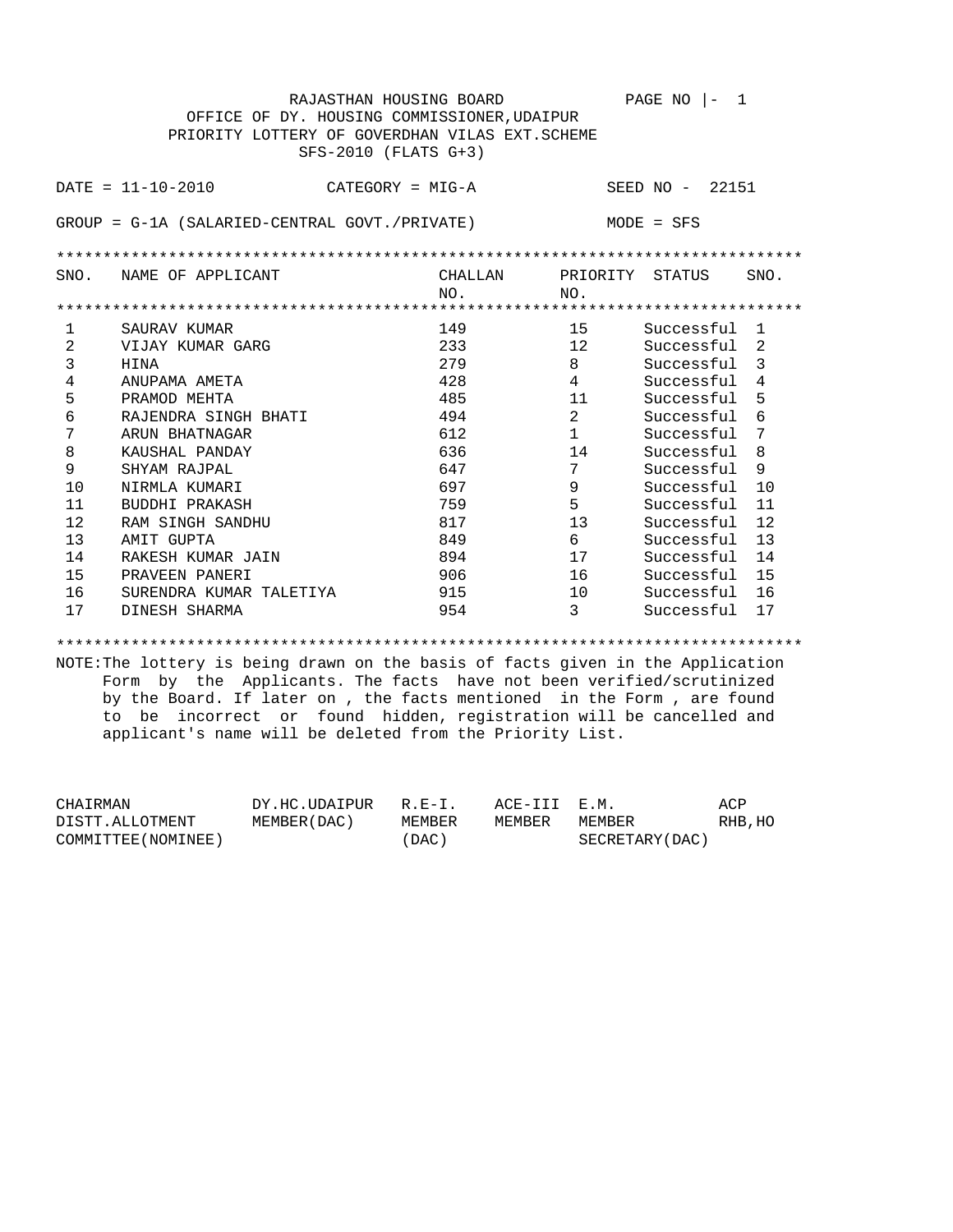|      |                                            | RAJASTHAN HOUSING BOARD                         |                | PAGE NO<br>1<br>$\mathsf{I}$ $-$ |                |
|------|--------------------------------------------|-------------------------------------------------|----------------|----------------------------------|----------------|
|      |                                            | OFFICE OF DY. HOUSING COMMISSIONER, UDAIPUR     |                |                                  |                |
|      |                                            | PRIORITY LOTTERY OF GOVERDHAN VILAS EXT. SCHEME |                |                                  |                |
|      |                                            | SFS-2010 (FLATS G+3)                            |                |                                  |                |
|      |                                            |                                                 |                |                                  |                |
|      | $DATA = 11 - 10 - 2010$                    | CATEGORY = MIG-A                                |                | SEED NO - 22151                  |                |
|      |                                            |                                                 |                |                                  |                |
|      | $GROUP = G-1B (SALARIED-STATE GOUT. EMP.)$ |                                                 |                | $MODE = SFS$                     |                |
|      |                                            |                                                 |                |                                  |                |
|      |                                            |                                                 |                |                                  |                |
| SNO. | NAME OF APPLICANT                          | CHALLAN                                         | PRIORITY       | STATUS                           | SNO.           |
|      |                                            | NO.                                             | NO.            |                                  |                |
|      |                                            |                                                 |                |                                  |                |
| 1    | PARVEZ KHAN                                | 55                                              | 19             |                                  | 1              |
| 2    | KALOO LAL PATEL                            | 101                                             | 16             |                                  | $\overline{2}$ |
| 3    | IKRAMUDDIN                                 | 106                                             | 10             |                                  | 3              |
| 4    | MANGU SINGH JHALA                          | 110                                             | 5              |                                  | 4              |
| 5    | RAJIV LOCHAN GUPTA                         | 126                                             | 14             |                                  | 5              |
| 6    | NITIN UPADHAYAY                            | 179                                             | 3              | Successful                       | 6              |
| 7    | HEMLATA NAHAR                              | 268                                             | $\mathbf{1}$   | Successful                       | 7              |
| 8    | <b>JAYESH PUROHIT</b>                      | 325                                             | 15             |                                  | 8              |
| 9    | SAROJ VAISHNAV                             | 389                                             | 20             |                                  | 9              |
| 10   | NARPAT SINGH JHALA                         | 508                                             | 8              |                                  | 10             |
| 11   | SHIV NARAYAN JAT                           | 550                                             | $\overline{2}$ | Successful                       | 11             |
| 12   | BHANWAR LAL SHRI VAISHNAV                  | 621                                             | 6              |                                  | 12             |
| 13   | PRATAP SINGH BHATI                         | 665                                             | 9              |                                  | 13             |
| 14   | DILIP SINGH RANAWAT                        | 695                                             | 7              |                                  | 14             |
| 15   | VIMLA KAPUR                                | 744                                             | 11             |                                  | 15             |
| 16   | HARISH CHANDRA BHAVSAR                     | 755                                             | 17             |                                  | 16             |
| 17   | AJAY JAIN                                  | 831                                             | 18             |                                  | 17             |
| 18   | PADMESH GANDHI                             | 855                                             | 21             |                                  | 18             |
| 19   | HARI RAM FIRODA                            | 881                                             | 12             |                                  | 19             |
| 20   | KIRTI PRAKASH TARAWAT                      | 940                                             | $\overline{4}$ | Successful                       | 20             |
| 21   | DARSHANA GUPTA                             | 950                                             | 22             |                                  | 21             |
| 22   | JAI SHREE DATWANI                          | 965                                             | 13             |                                  | 22             |

\*\*\*\*\*\*\*\*\*\*\*\*\*\*\*\*\*\*\*\*\*\*\*\*\*\*\*\*\*\*\*\*\*\*\*\*\*\*\*\*\*\*\*\*\*\*\*\*\*\*\*\*\*\*\*\*\*\*\*\*\*\*\*\*\*\*\*\*\*\*\*\*\*\*\*\*\*\*\*\* NOTE:The lottery is being drawn on the basis of facts given in the Application Form by the Applicants. The facts have not been verified/scrutinized by the Board. If later on , the facts mentioned in the Form , are found to be incorrect or found hidden, registration will be cancelled and applicant's name will be deleted from the Priority List.

| CHAIRMAN            | DY.HC.UDAIPUR R.E-I. |        | ACE-III E.M. |                 | ACP     |
|---------------------|----------------------|--------|--------------|-----------------|---------|
| DISTT.ALLOTMENT     | MEMBER (DAC)         | MEMBER | MEMBER       | MEMBER          | RHB, HO |
| COMMITTEE (NOMINEE) |                      | 'DAC)  |              | SECRETARY (DAC) |         |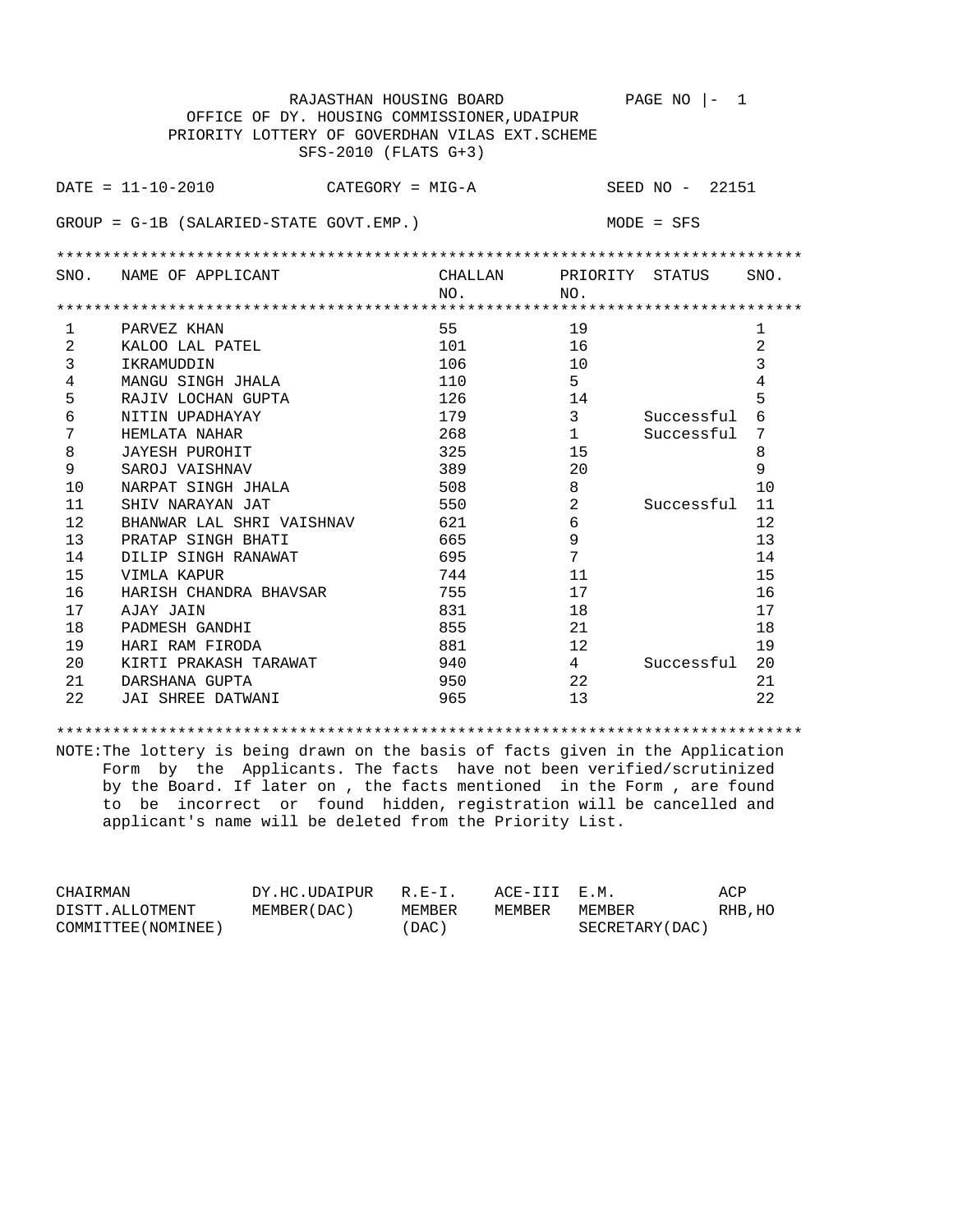|      |                                                                                 | RAJASTHAN HOUSING BOARD<br>OFFICE OF DY. HOUSING COMMISSIONER, UDAIPUR<br>PRIORITY LOTTERY OF GOVERDHAN VILAS EXT. SCHEME<br>SFS-2010 (FLATS G+3) |              | PAGE NO         | - 1            |  |  |
|------|---------------------------------------------------------------------------------|---------------------------------------------------------------------------------------------------------------------------------------------------|--------------|-----------------|----------------|--|--|
|      | $DATA = 11 - 10 - 2010$                                                         | CATEGORY = MIG-A                                                                                                                                  |              | SEED NO - 22151 |                |  |  |
|      | GROUP = G-1C (SALARIED-STATE GOVT.PENSIONER)<br>$MODE = SFS$                    |                                                                                                                                                   |              |                 |                |  |  |
|      |                                                                                 |                                                                                                                                                   |              |                 |                |  |  |
| SNO. | NAME OF APPLICANT                                                               | CHALLAN                                                                                                                                           | PRIORITY     | STATUS          | SNO.           |  |  |
|      |                                                                                 | NO.                                                                                                                                               | NO.          |                 |                |  |  |
|      |                                                                                 |                                                                                                                                                   |              |                 |                |  |  |
| 1    | MAHESH KUMAR BADHERA                                                            | 99                                                                                                                                                | 4            |                 | 1              |  |  |
| 2    | PREM SHANKER SHARMA                                                             | 148                                                                                                                                               | 3            | Successful      | $\mathfrak{D}$ |  |  |
| 3    | YADAV CHANDAR PUJARI                                                            | 281                                                                                                                                               | 2            | Successful 3    |                |  |  |
| 4    | BRAJ NATH SHARMA                                                                | 640                                                                                                                                               | $\mathbf{1}$ | Successful      | $\overline{4}$ |  |  |
|      |                                                                                 |                                                                                                                                                   |              |                 |                |  |  |
|      | NOTE: The lottery is being drawn on the basis of facts given in the Application |                                                                                                                                                   |              |                 |                |  |  |
|      | Form by the Applicants. The facts have not been verified/scrutinized            |                                                                                                                                                   |              |                 |                |  |  |
|      | by the Board. If later on, the facts mentioned in the Form, are found           |                                                                                                                                                   |              |                 |                |  |  |

applicant's name will be deleted from the Priority List.

to be incorrect or found hidden, registration will be cancelled and

| CHAIRMAN            | DY.HC.UDAIPUR R.E-I. |        | ACE-III E.M. |                 | ACP     |
|---------------------|----------------------|--------|--------------|-----------------|---------|
| DISTT.ALLOTMENT     | MEMBER (DAC )        | MEMBER | MEMBER       | MEMBER          | RHB, HO |
| COMMITTEE (NOMINEE) |                      | ´DAC ) |              | SECRETARY (DAC) |         |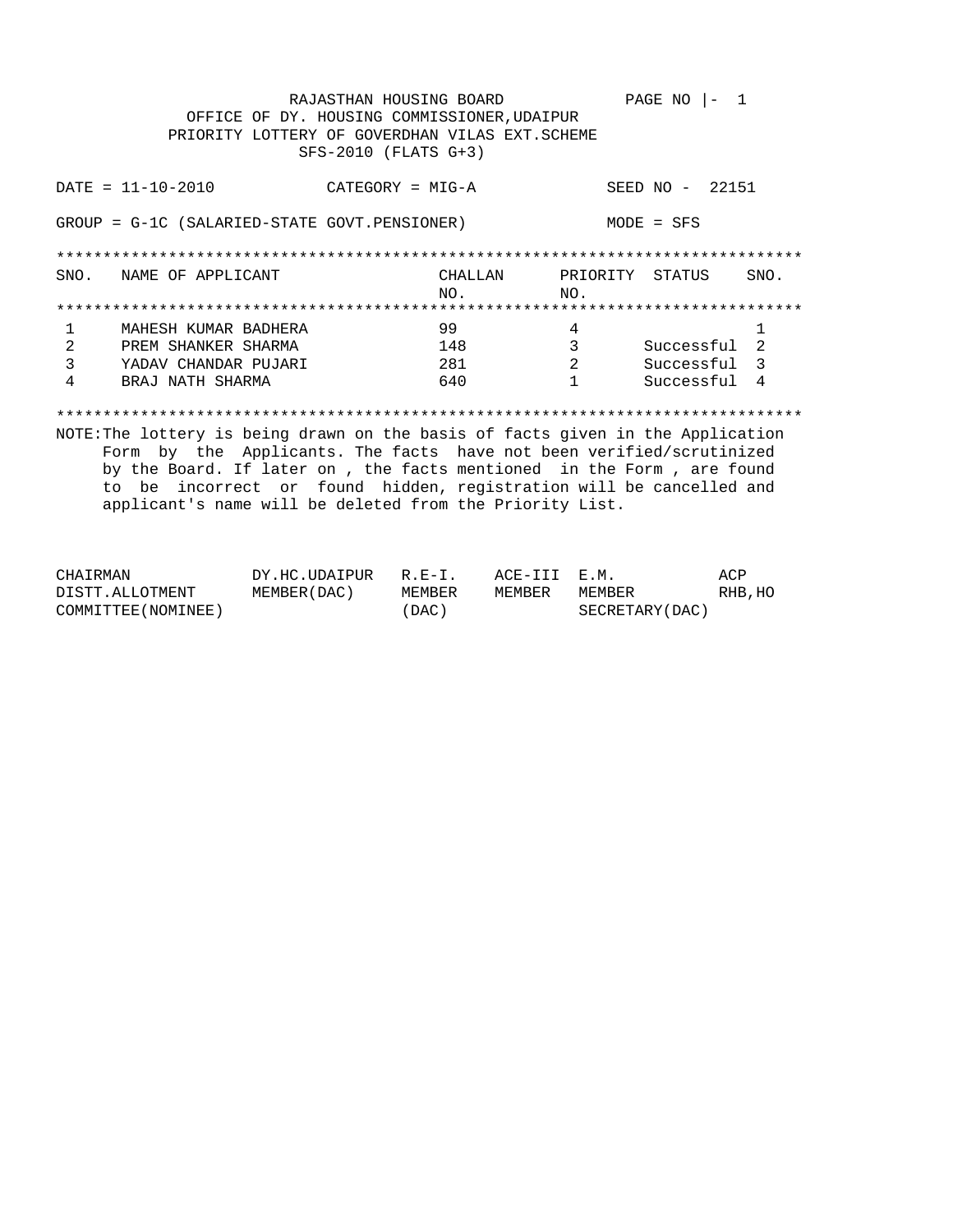|                                             | RAJASTHAN HOUSING BOARD                         |         |          | PAGE NO<br>1    |              |  |  |  |  |
|---------------------------------------------|-------------------------------------------------|---------|----------|-----------------|--------------|--|--|--|--|
| OFFICE OF DY. HOUSING COMMISSIONER, UDAIPUR |                                                 |         |          |                 |              |  |  |  |  |
|                                             | PRIORITY LOTTERY OF GOVERDHAN VILAS EXT. SCHEME |         |          |                 |              |  |  |  |  |
|                                             | SFS-2010 (FLATS G+3)                            |         |          |                 |              |  |  |  |  |
|                                             | $DATA = 11 - 10 - 2010$<br>$CATEGORY = MIG-A$   |         |          | SEED NO - 22151 |              |  |  |  |  |
|                                             | $GROUP = G-2A (NON-SALARIED)$                   |         |          | $MODE = SFS$    |              |  |  |  |  |
|                                             |                                                 |         |          |                 |              |  |  |  |  |
| SNO.                                        | NAME OF APPLICANT                               | CHALLAN | PRIORITY | STATUS          | SNO.         |  |  |  |  |
|                                             |                                                 | NO.     | NO.      |                 |              |  |  |  |  |
|                                             |                                                 |         |          |                 |              |  |  |  |  |
| $\mathbf{1}$                                | KANHAIYA LAL VERMA                              | 15      | 55       |                 | $\mathbf{1}$ |  |  |  |  |
| 2                                           | AJAY SINGH SOLANKI                              | 20      | 46       |                 | 2            |  |  |  |  |
| 3                                           | NISHANT GUPTA                                   | 24      | 1        | Successful      | 3            |  |  |  |  |
| 4                                           | RACHNA VARDHANI                                 | 45      | 15       | Successful      | 4            |  |  |  |  |
| 5                                           | JAIPRAKASH SINGH YADAV                          | 70      | 29       |                 | 5            |  |  |  |  |
| 6                                           | CHAND MAL JAIN                                  | 103     | 64       |                 | 6            |  |  |  |  |
| 7                                           | HEMLATA JAIN                                    | 109     | 57       |                 | 7            |  |  |  |  |
| 8                                           | PADAM KUMAR DHASHROT                            | 116     | 9        | Successful      | 8            |  |  |  |  |
| 9                                           | PUSHPENDRA SINGH DHAIBHAI                       | 123     | 52       |                 | 9            |  |  |  |  |
| 10                                          | BHIMSINGH CHOUHAN                               | 130     | 27       | Successful      | 10           |  |  |  |  |
| 11                                          | NARENDRA KUMAR RATHORE                          | 133     | 26       | Successful      | 11           |  |  |  |  |
| 12                                          | LAXMI NARAYAN RATHORE                           | 144     | 24       | Successful      | 12           |  |  |  |  |
| 13                                          | MUKESH KAWADIA                                  | 224     | 8        | Successful      | 13           |  |  |  |  |
| 14                                          | ANITA MORIANI                                   | 235     | 38       |                 | 14           |  |  |  |  |
| 15                                          | ROSHAN LAL CHOUBISA                             | 290     | 13       | Successful      | 15           |  |  |  |  |
| 16                                          | RAJESH RATHORE                                  | 372     | 25       | Successful      | 16           |  |  |  |  |
| 17                                          | <b>JEETAL KUNWAR</b>                            | 397     | 16       | Successful      | 17           |  |  |  |  |
| 18                                          | SHANTI LAL KALAL                                | 420     | 65       |                 | 18           |  |  |  |  |
| 19                                          | MANISH KUMAR CHANDALIYA                         | 433     | 5        | Successful      | 19           |  |  |  |  |
| 20                                          | HEMA BANSAL                                     | 437     | 36       |                 | 20           |  |  |  |  |
| 21                                          | ASHOK CHABBRA                                   | 440     | 44       |                 | 21           |  |  |  |  |
| 22                                          | BHAGWAN LAL DANGI                               | 461     | 12       | Successful      | 22           |  |  |  |  |
| 23                                          | LALITA RATHORE                                  | 466     | 11       | Successful      | 23           |  |  |  |  |
| 24                                          | VINAY OJHA                                      | 506     | 54       |                 | 24           |  |  |  |  |
| 25                                          | HITESH KUMAR JAIN                               | 519     | 50       |                 | 25           |  |  |  |  |
| 26                                          | JAYANT SINGH RANAWAT                            | 603     | 45       |                 | 26           |  |  |  |  |
| 27                                          | MOHIT JAIN                                      | 609     | 31       |                 | 27           |  |  |  |  |
| 28                                          | DHANISH JAIN                                    | 629     | 61       |                 | 28           |  |  |  |  |
| 29                                          | PRAKSHAL JAIN                                   | 630     | 20       | Successful      | 29           |  |  |  |  |
| 30                                          | ANUP MITTAL                                     | 638     | 4        | Successful      | 30           |  |  |  |  |
|                                             |                                                 |         |          |                 |              |  |  |  |  |

NOTE:The lottery is being drawn on the basis of facts given in the Application Form by the Applicants. The facts have not been verified/scrutinized by the Board. If later on , the facts mentioned in the Form , are found to be incorrect or found hidden, registration will be cancelled and applicant's name will be deleted from the Priority List.

| CHAIRMAN<br>DISTT.ALLOTMENT | DY.HC.UDAIPUR<br>MEMBER (DAC) | $R.F - T$ .<br>MEMBER | ACE-III E.M.<br>MEMBER | MEMBER          | ACP<br>RHB, HO |
|-----------------------------|-------------------------------|-----------------------|------------------------|-----------------|----------------|
| COMMITTEE (NOMINEE)         |                               | (DAC)                 |                        | SECRETARY (DAC) |                |
|                             |                               |                       |                        |                 |                |
|                             |                               |                       |                        | CONT. 2         |                |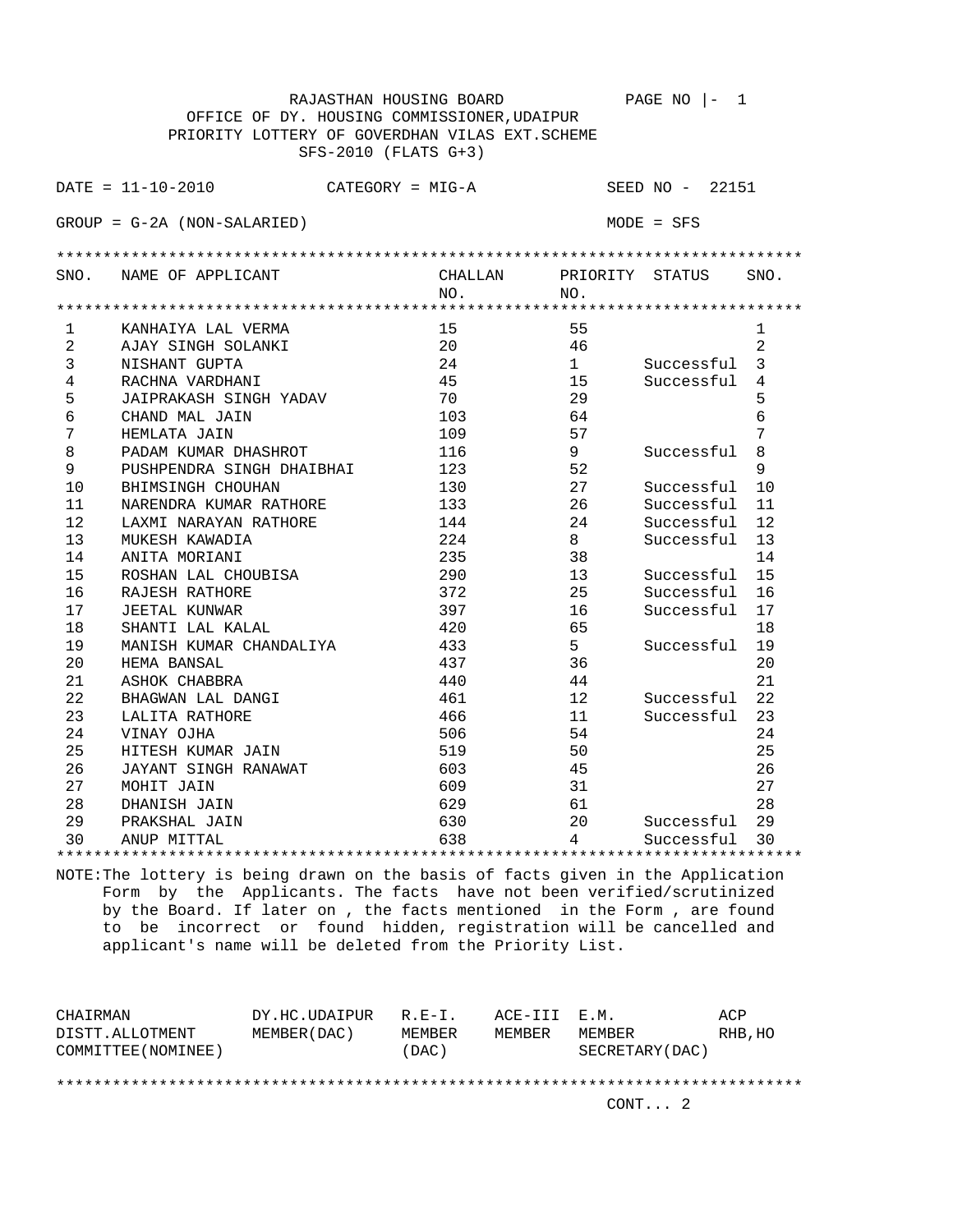|      | RAJASTHAN HOUSING BOARD                           |         |                | PAGE NO $ -$<br>2 |      |
|------|---------------------------------------------------|---------|----------------|-------------------|------|
|      | OFFICE OF DY. HOUSING COMMISSIONER, UDAIPUR       |         |                |                   |      |
|      | PRIORITY LOTTERY OF GOVERDHAN VILAS EXT. SCHEME   |         |                |                   |      |
|      | SFS-2010 (FLATS G+3)                              |         |                |                   |      |
|      |                                                   |         |                |                   |      |
|      | $\texttt{DATE} = 11 - 10 - 2010$ CATEGORY = MIG-A |         |                | SEED NO - 22151   |      |
|      | $GROUP = G-2A (NON-SALARIED)$                     |         |                | $MODE = SFS$      |      |
|      |                                                   |         |                |                   |      |
|      |                                                   |         |                |                   |      |
| SNO. | NAME OF APPLICANT                                 | CHALLAN |                | PRIORITY STATUS   | SNO. |
|      |                                                   | NO.     | NO.            |                   |      |
|      |                                                   |         |                |                   |      |
| 31   | VIMAL KUMAR JAIN                                  | 639     | 28             |                   | 31   |
| 32   | MOHIT JAIN                                        | 648     | 33             |                   | 32   |
| 33   | MUKESH MOD                                        | 660     | 58             |                   | 33   |
| 34   | NEETA JAIN                                        | 662     | 7              | Successful        | 34   |
| 35   | ALKA SONI                                         | 663     | 32             |                   | 35   |
| 36   | MAHENDRA SINGH RANAWAT                            | 667     | 39             |                   | 36   |
| 37   | VIJAY SINGH CHUNDAWAT                             | 668     | 10             | Successful        | 37   |
| 38   | SHALAKHA GUPTA                                    | 684     | 60             |                   | 38   |
| 39   | REETA LAKHAWAT                                    | 691     | 37             |                   | 39   |
| 40   | VISHWAS KUMAR                                     | 693     | 59             |                   | 40   |
| 41   | PRADEEP SINGH CHOUHAN                             | 694     | 6              | Successful        | 41   |
| 42   | NAND LAL CHELANI                                  | 701     | 34             |                   | 42   |
| 43   | VINOD KUMAR GAMOT                                 | 715     | 19             | Successful        | 43   |
| 44   | CHHAYA JAIN                                       | 777     | 42             |                   | 44   |
| 45   | KANAK JAIN                                        | 802     | $\mathbf{3}$   | Successful        | 45   |
| 46   | RAMESH KUMAR CHANDWANI                            | 813     | 56             |                   | 46   |
| 47   | LEENA KUMARI                                      | 828     | $\overline{2}$ | Successful        | 47   |
| 48   | MUKESH ASWANI                                     | 830     | 17             | Successful        | 48   |
| 49   | KAMLESH TRIVEDI                                   | 832     | 41             |                   | 49   |
| 50   | MONIKA JAIN                                       | 886     | 18             | Successful        | 50   |
| 51   | RAMESH CHANDR MEHTA                               | 887     | 30             |                   | 51   |
| 52   | CHHAYA BHATNAGAR                                  | 888     | 49             |                   | 52   |
| 53   | JAI NARAYAN LABANA                                | 890     | 53             |                   | 53   |
| 54   | SUVARNA MISHRA                                    | 896     | 43             |                   | 54   |
| 55   | SHILPA JAIN                                       | 898     | 62             |                   | 55   |
| 56   | KALPANA JAIN                                      | 903     | 22             | Successful        | 56   |
| 57   | SHARDA CHOUBISA                                   | 912     | 47             |                   | 57   |
| 58   | SALIM MOHAMMAD.                                   | 917     | 35             |                   | 58   |
| 59   | NIRMALA JAIN                                      | 918     | 48             |                   | 59   |
| 60   | JITENDRA VYAS                                     | 919     | 51             |                   | 60   |
|      |                                                   |         |                |                   |      |

NOTE:The lottery is being drawn on the basis of facts given in the Application Form by the Applicants. The facts have not been verified/scrutinized by the Board. If later on , the facts mentioned in the Form , are found to be incorrect or found hidden, registration will be cancelled and applicant's name will be deleted from the Priority List.

| CHAIRMAN<br>DISTT.ALLOTMENT<br>COMMITTEE (NOMINEE) | DY.HC.UDAIPUR<br>MEMBER (DAC ) | $R.F - T$ .<br>MEMBER<br>(DAC) | ACE-III E.M.<br><b>MEMBER</b> | MEMBER<br>SECRETARY (DAC) | ACP<br>RHB, HO |
|----------------------------------------------------|--------------------------------|--------------------------------|-------------------------------|---------------------------|----------------|
|                                                    |                                |                                |                               | CONT. 3                   |                |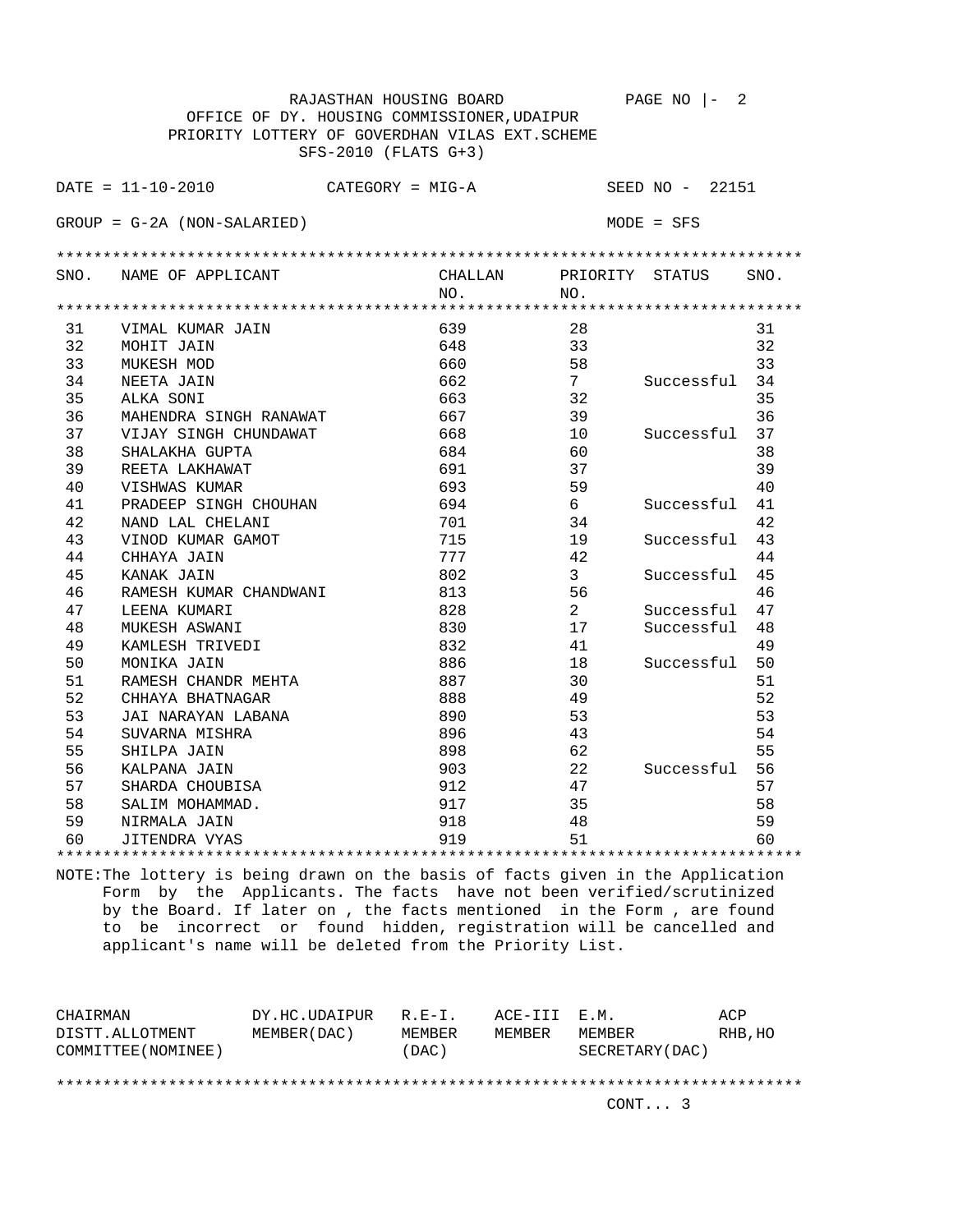RAJASTHAN HOUSING BOARD PAGE NO  $|-3$ OFFICE OF DY. HOUSING COMMISSIONER, UDAIPUR PRIORITY LOTTERY OF GOVERDHAN VILAS EXT. SCHEME SFS-2010 (FLATS G+3)  $DATA = 11 - 10 - 2010$ SEED NO - 22151 CATEGORY = MIG-A  $GROUP = G-2A (NON-SALARIED)$  $MODE = SFS$ SNO. NAME OF APPLICANT **CHALLAN** PRIORITY STATUS SNO. NO.  $NO.$ 63 61<br>23 Successful 62<br>40 63 CHINMAY KANTHALIYA 933 61 KAPIL SHRIVASTAVA 946 62 948 63 MAYANK JAIN 14 Successful 64<br>21 Successful 65 64 NEETA JAIN 952 65 MANNU DEVI JAIN 956 RAJESH JAIN 66  $66$ 983  $66$ 

NOTE: The lottery is being drawn on the basis of facts given in the Application Form by the Applicants. The facts have not been verified/scrutinized by the Board. If later on, the facts mentioned in the Form, are found to be incorrect or found hidden, registration will be cancelled and applicant's name will be deleted from the Priority List.

| CHAIRMAN            | DY.HC.UDAIPUR | $R.E-I.$ | ACE-III E.M. |                 | ACP     |
|---------------------|---------------|----------|--------------|-----------------|---------|
| DISTT.ALLOTMENT     | MEMBER (DAC ) | MEMBER   | MEMBER       | MEMBER          | RHB, HO |
| COMMITTEE (NOMINEE) |               | 'DAC)    |              | SECRETARY (DAC) |         |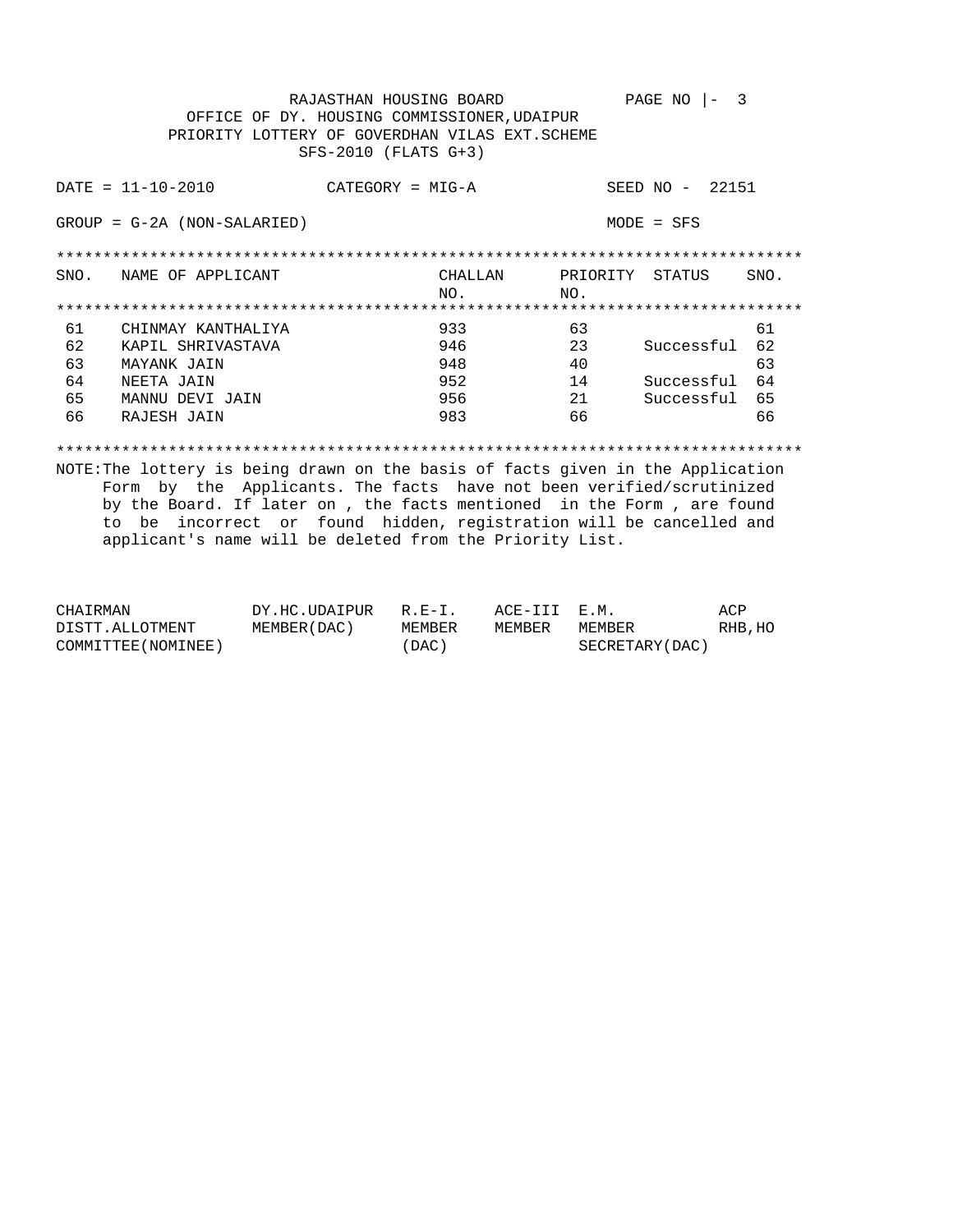RAJASTHAN HOUSING BOARD PAGE NO  $|-1$ OFFICE OF DY. HOUSING COMMISSIONER, UDAIPUR PRIORITY LOTTERY OF GOVERDHAN VILAS EXT. SCHEME SFS-2010 (FLATS G+3)  $DATA = 11 - 10 - 2010$ SEED NO - 22151  $CATEGORY = MIG-A$ GROUP = G-2B (NON-SALARIED-PROFSSIONAL)  $MODE = SFS$ SNO. NAME OF APPLICANT CHALLAN PRIORITY STATUS SNO. NO. NO.  $\begin{array}{c} 2 \\ 1 \end{array}$ Successful 1 JAI KUMAR PALIWAL 787  $\mathbf{1}$  $\overline{2}$ RAKESH KARANPURIA 970  $1$ Successful 2 NOTE: The lottery is being drawn on the basis of facts given in the Application Form by the Applicants. The facts have not been verified/scrutinized by the Board. If later on , the facts mentioned in the Form , are found to be incorrect or found hidden, registration will be cancelled and applicant's name will be deleted from the Priority List.

| CHAIRMAN            | DY.HC.UDAIPUR R.E-I. |        | ACE-III E.M. |                 | ACP     |
|---------------------|----------------------|--------|--------------|-----------------|---------|
| DISTT.ALLOTMENT     | MEMBER (DAC )        | MEMBER | MEMBER       | MEMBER          | RHB, HO |
| COMMITTEE (NOMINEE) |                      | 'DAC ) |              | SECRETARY (DAC) |         |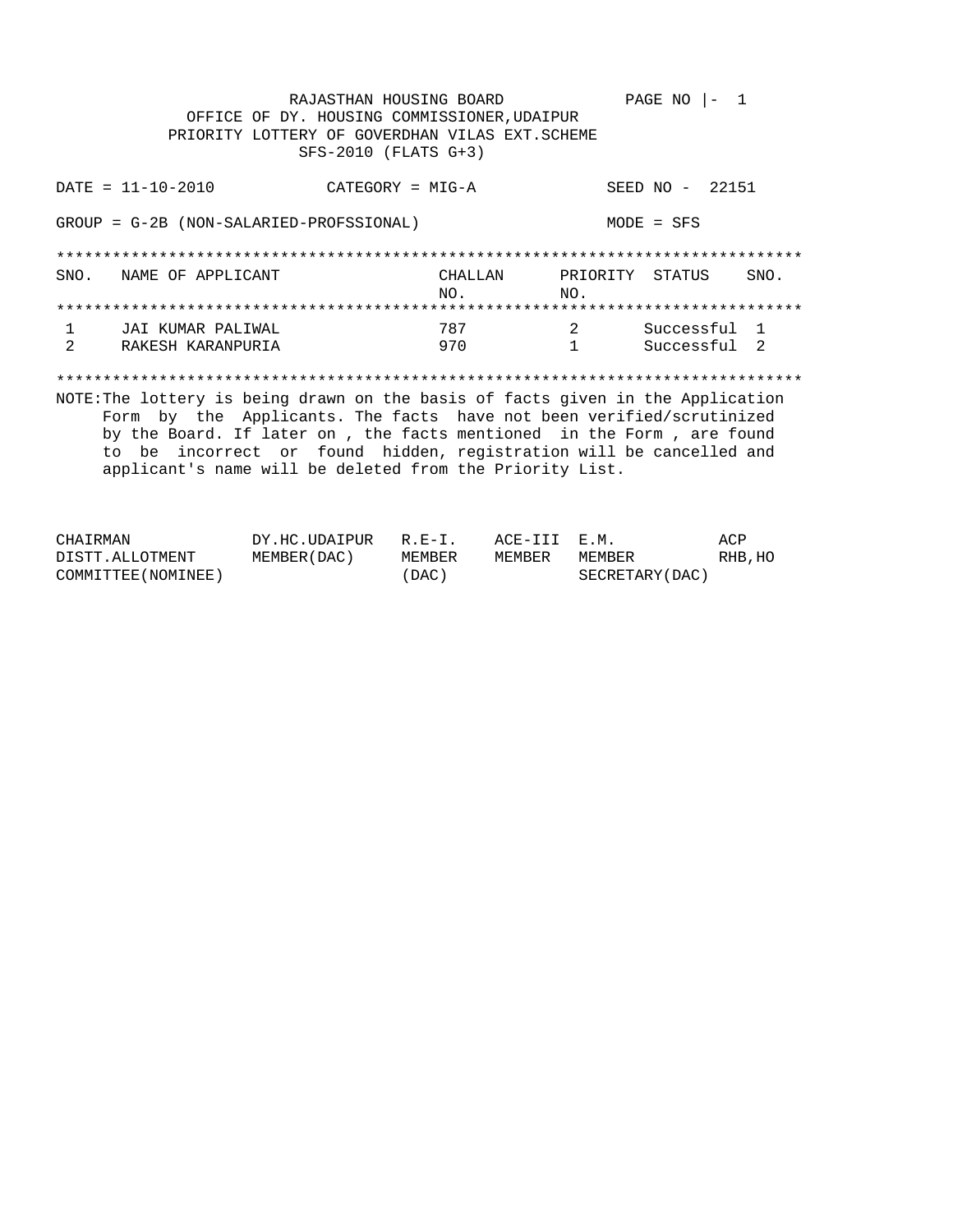RAJASTHAN HOUSING BOARD PAGE NO  $|-1$ OFFICE OF DY. HOUSING COMMISSIONER, UDAIPUR PRIORITY LOTTERY OF GOVERDHAN VILAS EXT. SCHEME SFS-2010 (FLATS G+3)  $DATA = 11 - 10 - 2010$ SEED NO - 22151 CATEGORY = MIG-A  $GROUP = G-4$  (SCHEDULED CAST)  $MODE = SFS$ CHALLAN SNO. NAME OF APPLICANT PRIORITY STATUS SNO. NO.  $NO.$ NEETA SAGAR  $\overline{6}$  $\mathbf{1}$ 166  $\mathbf{1}$ SAPNA VERMA 176  $2^{\circ}$ BELA SOLANKI 774  $3<sup>7</sup>$ 2 Successful 4<br>4 Successful 5  $\overline{4}$ CHANDRAKALA BAMANIA 789  $\overline{\mathbf{2}}$ --------<br>SHOBHA LAL KHATIK<br>HARSH SINGH RATHORE 895  $5 7\overline{ }$ 6 969  $\kappa$ PRADEEP NIMAWAT 1 Successful 7  $7\overline{ }$ 989 

NOTE: The lottery is being drawn on the basis of facts given in the Application Form by the Applicants. The facts have not been verified/scrutinized by the Board. If later on , the facts mentioned in the Form , are found to be incorrect or found hidden, registration will be cancelled and applicant's name will be deleted from the Priority List.

| CHAIRMAN            | DY.HC.UDAIPUR R.E-I. |        | ACE-III E.M. |                 | ACP     |
|---------------------|----------------------|--------|--------------|-----------------|---------|
| DISTT.ALLOTMENT     | MEMBER ( DAC )       | MEMBER | MEMBER       | MEMBER          | RHB, HC |
| COMMITTEE (NOMINEE) |                      | (DAC)  |              | SECRETARY (DAC) |         |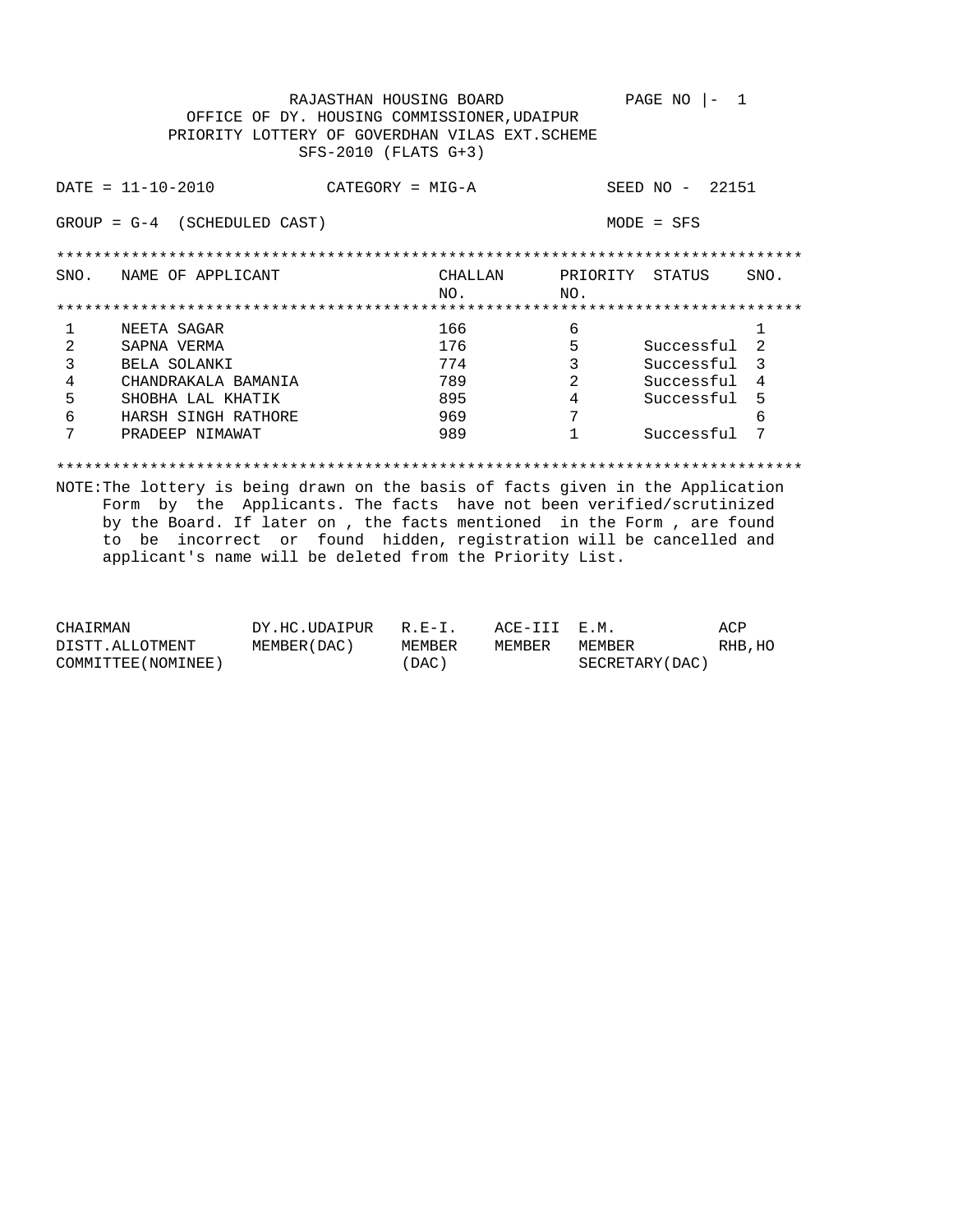RAJASTHAN HOUSING BOARD PAGE NO  $|-1$ OFFICE OF DY. HOUSING COMMISSIONER, UDAIPUR PRIORITY LOTTERY OF GOVERDHAN VILAS EXT. SCHEME SFS-2010 (FLATS G+3)  $DATA = 11 - 10 - 2010$ SEED NO - 22151  $CATEGORY = MIG-A$  $GROUP = G-5$  (SCHEDULED TRIBE)  $MODE = SFS$ SNO. NAME OF APPLICANT CHALLAN PRIORITY STATUS SNO. NO.  $NO.$ 1 Successful 1<br>4 Successful 2<br>3 Successful 3<br>2 Successful 4 DASHRATH MEENA  $\begin{array}{ccc} 192 & & 1 \\ 570 & & 4 \end{array}$  $\mathbf{1}$ PAWAN KUMAR MEENA  $2^{\circ}$ SHALINI MEENA  $\overline{\mathbf{3}}$  $3<sup>7</sup>$ 611  $\overline{4}$ JITENDRA MEENA 728  $-5$ 5  $5 -$ GAUTAM LAL PARMAR 857

NOTE: The lottery is being drawn on the basis of facts given in the Application Form by the Applicants. The facts have not been verified/scrutinized by the Board. If later on, the facts mentioned in the Form, are found to be incorrect or found hidden, registration will be cancelled and applicant's name will be deleted from the Priority List.

| CHAIRMAN            | DY.HC.UDAIPUR  | $R.E-I.$ | ACE-III E.M. |                  | ACP     |
|---------------------|----------------|----------|--------------|------------------|---------|
| DISTT.ALLOTMENT     | MEMBER ( DAC ) | MEMBER   | MEMBER       | MEMBER           | RHB, HO |
| COMMITTEE (NOMINEE) |                | DAC)     |              | SECRETARY (DAC ) |         |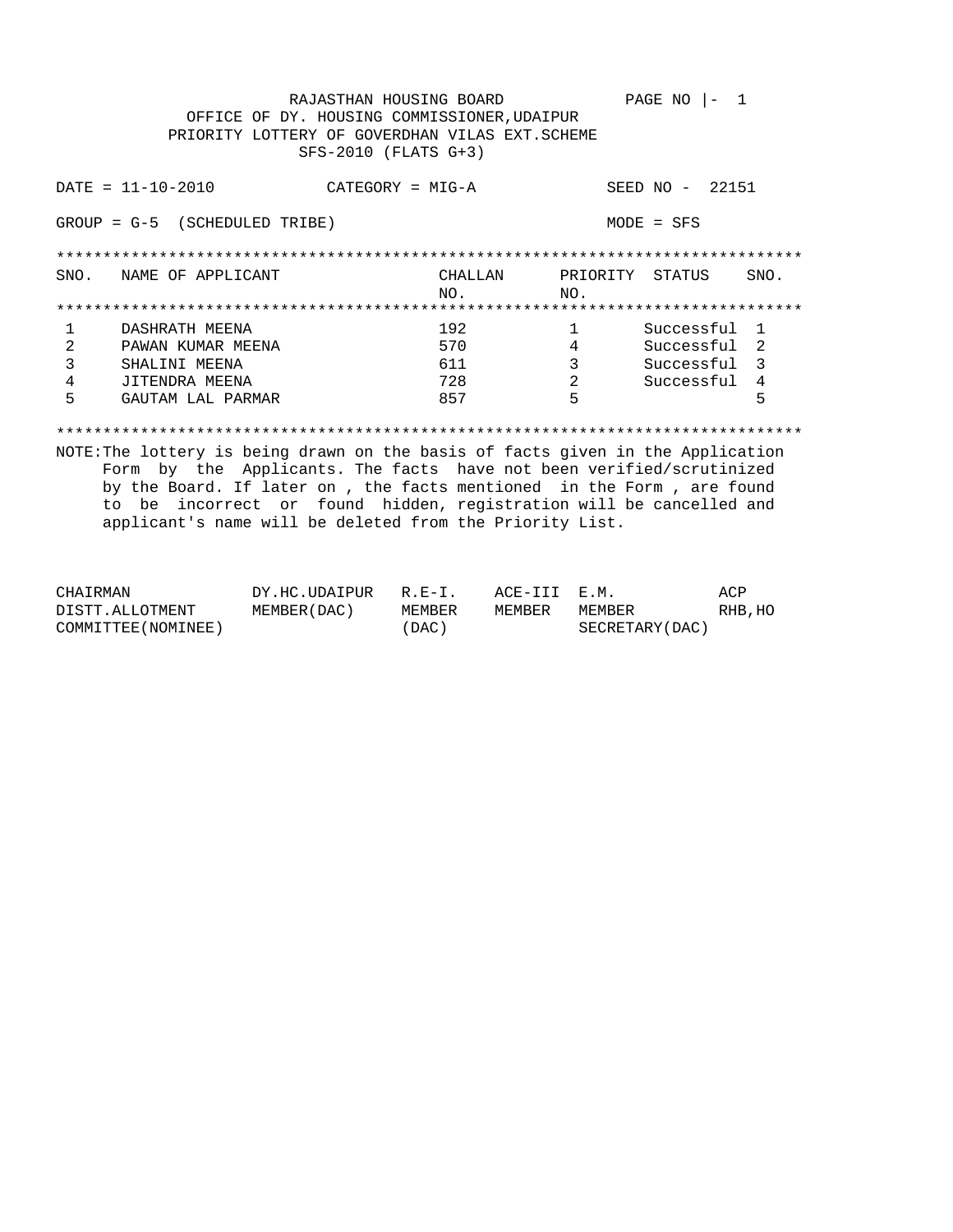RAJASTHAN HOUSING BOARD PAGE NO  $|-1$ OFFICE OF DY. HOUSING COMMISSIONER, UDAIPUR PRIORITY LOTTERY OF GOVERDHAN VILAS EXT. SCHEME SFS-2010 (FLATS G+3)  $DATA = 11 - 10 - 2010$ SEED NO - 22151  $CATEGORY = MIG-A$ GROUP =  $G-8$  (EX-ARMY PERSONNEL/WIDOW'S EX-SERVICE MAN) MODE = SFS SNO. NAME OF APPLICANT CHALLAN PRIORITY STATUS SNO. NO.  $NO.$ NARENDRA SINGH RAWAT Successful 1  $\mathbf{1}$ 511  $\mathbf{1}$ NOTE: The lottery is being drawn on the basis of facts given in the Application Form by the Applicants. The facts have not been verified/scrutinized by the Board. If later on , the facts mentioned in the Form , are found to be incorrect or found hidden, registration will be cancelled and applicant's name will be deleted from the Priority List.

| CHAIRMAN            | DY.HC.UDAIPUR | $R.E-T$ | ACE-III E.M. |                 | ACP     |
|---------------------|---------------|---------|--------------|-----------------|---------|
| DISTT.ALLOTMENT     | MEMBER (DAC ) | MEMBER  | MEMBER       | MEMBER          | RHB, HO |
| COMMITTEE (NOMINEE) |               | (DAC)   |              | SECRETARY (DAC) |         |